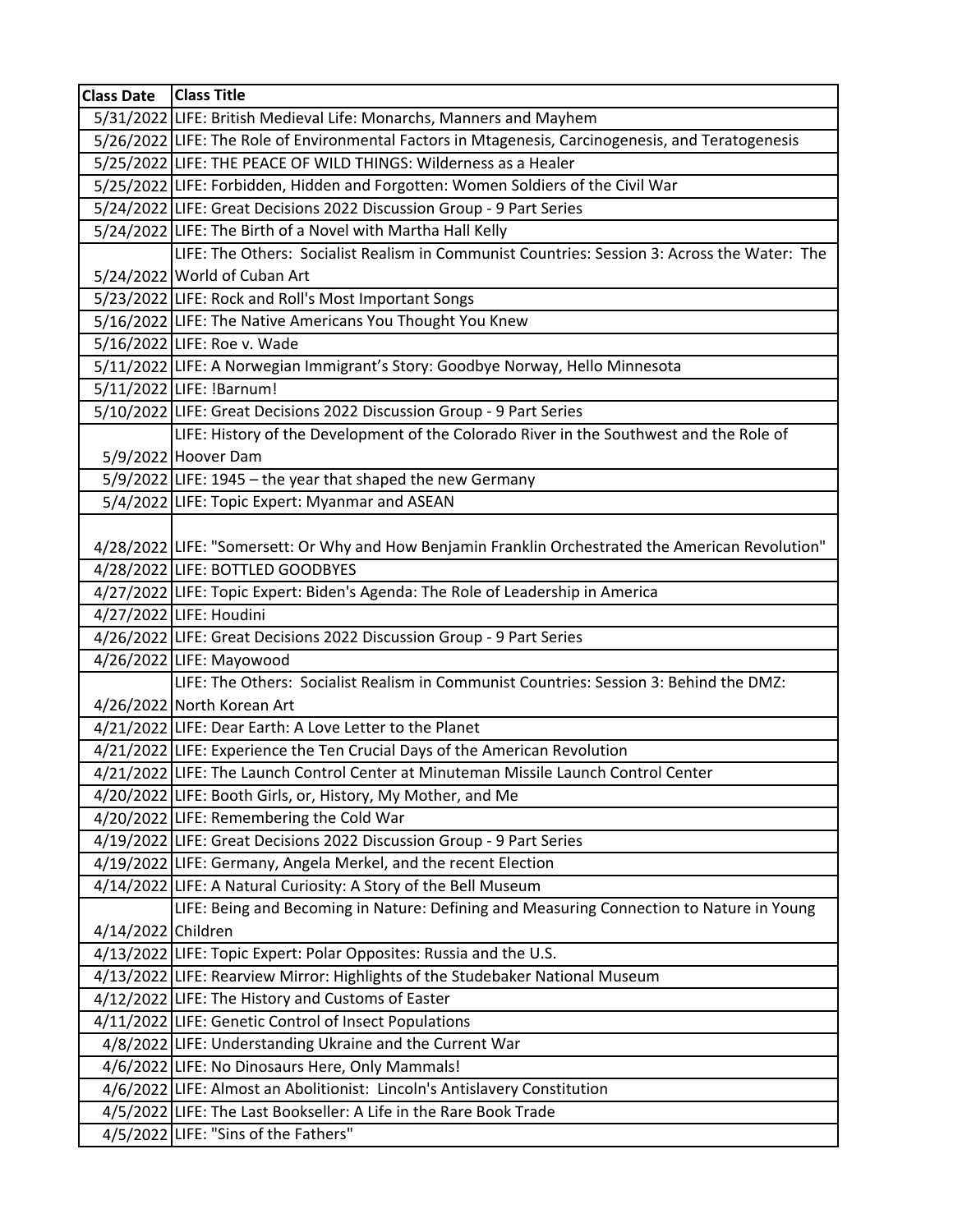|                  | 4/4/2022 LIFE: "The Bucharest Dossier"                                                         |
|------------------|------------------------------------------------------------------------------------------------|
|                  | 3/31/2022 LIFE: There's No Crying in Baseball: The American Pastime in Movies                  |
|                  | LIFE: Decolonization, Development, and Architecture in India 1950-1980: A Brief History of an  |
|                  | 3/30/2022 Incomplete Project                                                                   |
|                  | 3/29/2022 LIFE: Great Decisions 2022 Discussion Group - 9 Part Series                          |
|                  | LIFE: U-Boats So Close to Home: An American Family's World War II Story of Survival and the U- |
|                  | 3/29/2022 boat that Attacked Them                                                              |
|                  | 3/28/2022 LIFE: Fatal Crossing: The Mysterious Disappearance of NWA Flight 2501                |
|                  | 3/28/2022 LIFE: Roman Britain                                                                  |
|                  | LIFE: That the People May Live: The Life and Legacy of Nicholas Black Elk, Holy Man of the     |
| 3/24/2022 Lakota |                                                                                                |
|                  | 3/22/2022 LIFE: Return of the Heirlooms                                                        |
|                  | 3/22/2022 LIFE: Winter's Children: A Celebration of Nordic Skiing                              |
|                  | LIFE: Ulysses S. Grant: Myths, Stories, Realities followed by Warmed in the Sunlight of Love:  |
|                  | 3/22/2022 The Marriage of Ulysses S. Grant"                                                    |
|                  | 3/21/2022 LIFE: Some History and an Assessment of Modern Eugenics                              |
|                  | 3/21/2022 LIFE: Roman Britain                                                                  |
|                  | 3/17/2022 LIFE: The Healing Power of Gardening                                                 |
|                  | 3/17/2022 LIFE: Ukraine/Russia Conflict Discussion                                             |
|                  | 3/16/2022 LIFE: GOLD RUSH: Stories from the Far North                                          |
|                  | 3/16/2022 LIFE: A Love Affair With Birds: the Life of Thomas Sadler Roberts                    |
|                  | 3/15/2022 LIFE: Great Decisions 2022 Discussion Group - 9 Part Series                          |
|                  | 3/15/2022 LIFE: A Brief History and Evolution of Maps                                          |
|                  | 3/15/2022 LIFE: The Struggle for Woman's Vote                                                  |
|                  | 3/14/2022 LIFE: Hudson Bay Bound                                                               |
|                  | LIFE: The Discovery of Australia: Britain's Penal Colony, Indigenous People, and Captain James |
| 3/14/2022 Cook   |                                                                                                |
|                  | 3/10/2022 LIFE: Topic Expert: Population Bomb or Aplomb?                                       |
|                  | 3/10/2022 LIFE: Jimmie Rodgers                                                                 |
|                  | 3/8/2022 LIFE: World War II in the Aleutian Islands                                            |
|                  | 3/8/2022 LIFE: Belmont-Paul Women's Equality National Monument Virtual Tour                    |
|                  | 3/7/2022 LIFE: The History of Racism in the 20th Century U.S.                                  |
|                  | LIFE: The Discovery of Australia: Britain's Penal Colony, Indigenous People, and Captain James |
| 3/7/2022 Cook    |                                                                                                |
|                  | 3/3/2022 LIFE: What is the Point of International Humanitarian Law?                            |
|                  | 3/2/2022 LIFE: Agate Fossil Beds Native American Collection                                    |
|                  | 3/2/2022 LIFE: The Role of the First Lady                                                      |
|                  | 3/2/2022 LIFE: The Ukraine/Russia Conflict Discussion                                          |
|                  | 2/28/2022 LIFE: 70 years of British History in the Midst of a New Europe: 1945 to Brexit       |
|                  | 2/24/2022 LIFE: Mardi Gras New Orleans Style                                                   |
|                  | 2/23/2022 LIFE: Topic Expert: The Quad Alliance & Pivot to Asia                                |
|                  | 2/23/2022 LIFE: Brown v. Board of Education and the Civil Rights Movement                      |
|                  | 2/22/2022 LIFE: The Great Platte River Road followed by The Treaties of Fort Laramie           |
|                  | 2/21/2022 LIFE: 70 years of British History in the Midst of a New Europe: 1945 to Brexit       |
|                  | 2/17/2022 LIFE: Harriet Tubman in Freedom                                                      |
|                  | 2/17/2022 LIFE: Romantic Poetry                                                                |
|                  | 2/16/2022 LIFE: Freedom's March: The Modern Civil Rights Movement                              |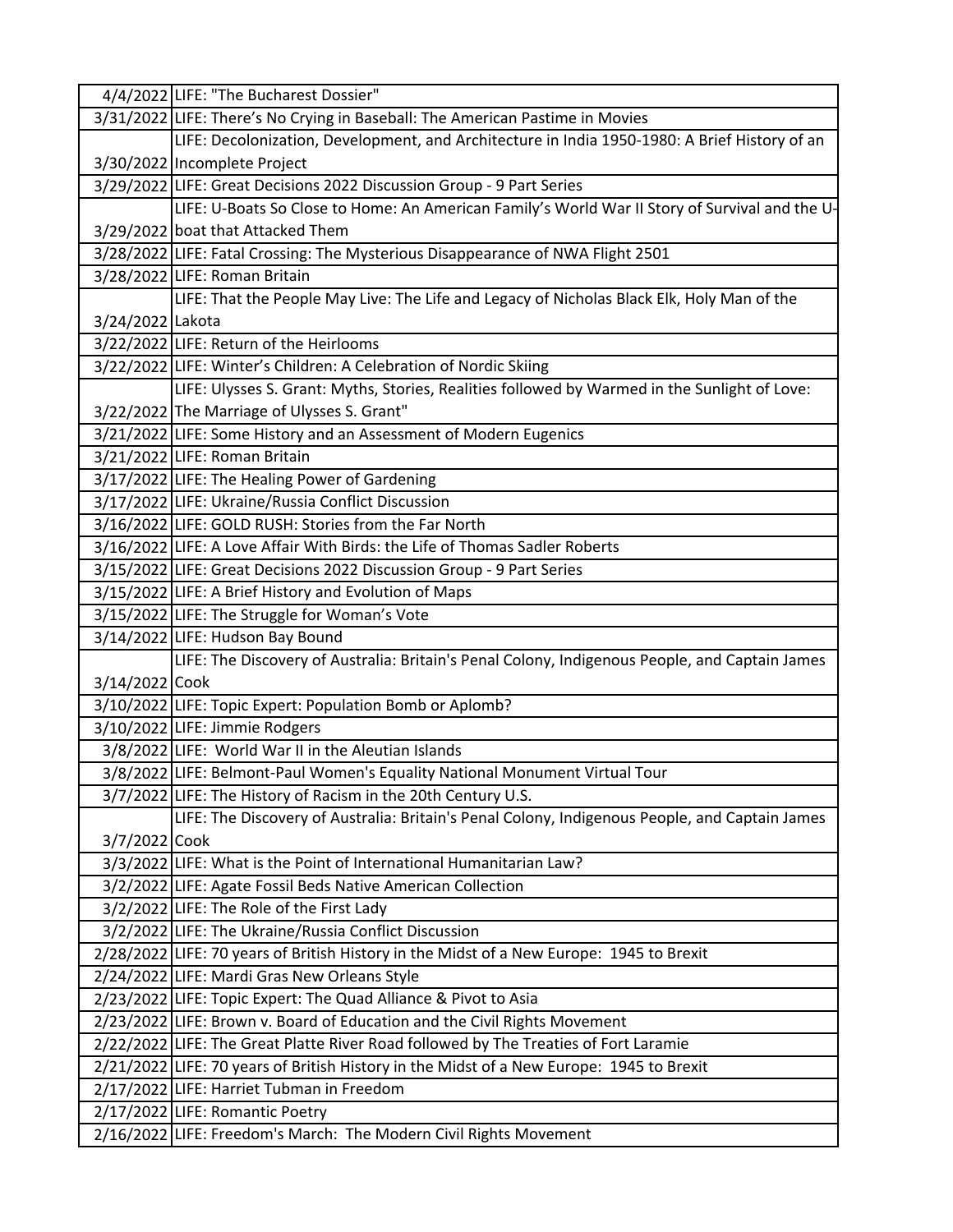|                   | 2/16/2022 LIFE: British Medieval Life: Urban vs. Rural                                                                   |
|-------------------|--------------------------------------------------------------------------------------------------------------------------|
|                   | LIFE: The Others: Socialist Realism in Communist Countries: Session 2: Chinese Culture and                               |
|                   | 2/15/2022 Western Art                                                                                                    |
|                   | 2/9/2022 LIFE: The USS Midway Story: Battle of Coral Sea                                                                 |
|                   | 2/9/2022 LIFE: British Medieval Life: Urban vs. Rural                                                                    |
|                   | 2/8/2022 LIFE: Ants: Unsung Heroes of Forests and Farms                                                                  |
|                   | 2/8/2022 LIFE: Super History of the Super Bowl                                                                           |
|                   | 2/7/2022 LIFE: Assisi Heights                                                                                            |
|                   | 2/3/2022 LIFE: Orality and Social Education: The Dagara People of West Africa                                            |
|                   | 2/2/2022 LIFE: Atomic Bombs on Japan: The Genetics We Learned                                                            |
|                   | 2/2/2022 LIFE: The Most Famous Shipwrecks of All Time                                                                    |
|                   | 2/1/2022 LIFE: The Challenge of Migration from the Northern Triangle Countries                                           |
|                   | 1/31/2022 LIFE: A Very British Politician: Margaret Thatcher                                                             |
|                   | 1/27/2022 LIFE: Healthy Thinking: How Philosophy Can Help Us Reason Well in a Time of Sickness                           |
|                   | 1/26/2022 LIFE: Onigamiising: Seasons of an Ojibwe Year                                                                  |
|                   | 1/26/2022 LIFE: Supreme Court and the Commerce Clause                                                                    |
|                   | LIFE: The Others: Socialist Realism in Communist Countries: Session 1: Socialist Realism                                 |
| 1/25/2022 Defined |                                                                                                                          |
|                   | 1/24/2022 LIFE: "What We Hunger For: Refugee and Immigrant Stories about Food and Family"                                |
|                   | 1/24/2022 LIFE: A Very British Politician: Margaret Thatcher                                                             |
|                   | 1/20/2022 LIFE: The Wisconsin Journey to Becoming America's Dairyland                                                    |
|                   | 1/20/2022 LIFE: A Very British Country House Weekend Party                                                               |
|                   | 1/19/2022 LIFE: Zora Neale Hurston                                                                                       |
|                   | 1/18/2022 LIFE: The Hidden Histories of Boston's Oldest Buildings                                                        |
|                   | 1/18/2022 LIFE: Topic Expert: The Present and Future of US-Russia Relations                                              |
|                   | 1/13/2022 LIFE: World War Two: The Homefront                                                                             |
|                   | 1/12/2022 LIFE: A Virtual Visit of the Andy Warhol Museum                                                                |
|                   | 1/12/2022 LIFE: A Very British Life: HRH Prince Philip, the Duke of Edinburgh                                            |
|                   | LIFE: Cultivating Expertise: The Travels of Soviet Agricultural Experts in the United States, 1921-                      |
| 1/11/2022 28      |                                                                                                                          |
|                   | 1/11/2022 LIFE: Minnesota's Geologist: the Life of Newton Horace Winchell                                                |
|                   | 1/10/2022 LIFE: What is the Relationship between Shame and Democracy                                                     |
|                   | LIFE: The Hidden Wall that Saved St. Anthony Falls followed by Views on the Mississippi River                            |
|                   | 1/6/2022 by Henry Bosse                                                                                                  |
|                   | 1/5/2022 LIFE: U.S. Global Leadership Benefits Everyone                                                                  |
|                   | 1/5/2022 LIFE: A Very British Life: HRH Prince Philip, the Duke of Edinburgh                                             |
|                   | 1/4/2022 LIFE: Vaccines: How They are Made and How They Work                                                             |
|                   | LIFE: 50 Nights Under the Stars - A Journey Across Minnesota's Night Skies followed by Yes,                              |
|                   | 1/4/2022 You Are an Astronaut!                                                                                           |
|                   | LIFE: Christmas at Gamble House Conservancy with Jennifer Michel, Tour and Education<br>12/16/2021 Manager, Gamble House |
|                   | 12/16/2021 LIFE: The Supreme Court and Oral Arguments                                                                    |
|                   | 12/16/2021 LIFE: Dickens and His Christmas Carol                                                                         |
|                   | 12/15/2021 LIFE: Conserving Russia's Far Eastern Ecosystems                                                              |
|                   | 12/15/2021 LIFE: Food! Glorious Food! Food and Feasting in the Pre-modern World.                                         |
|                   | 12/13/2021 LIFE: The Story Behind Rochester Stories: A Med City History                                                  |
|                   | 12/13/2021 LIFE: Crossing the Cultural Divide: Soviet Crafts in the Anti-Soviet U.S.                                     |
|                   |                                                                                                                          |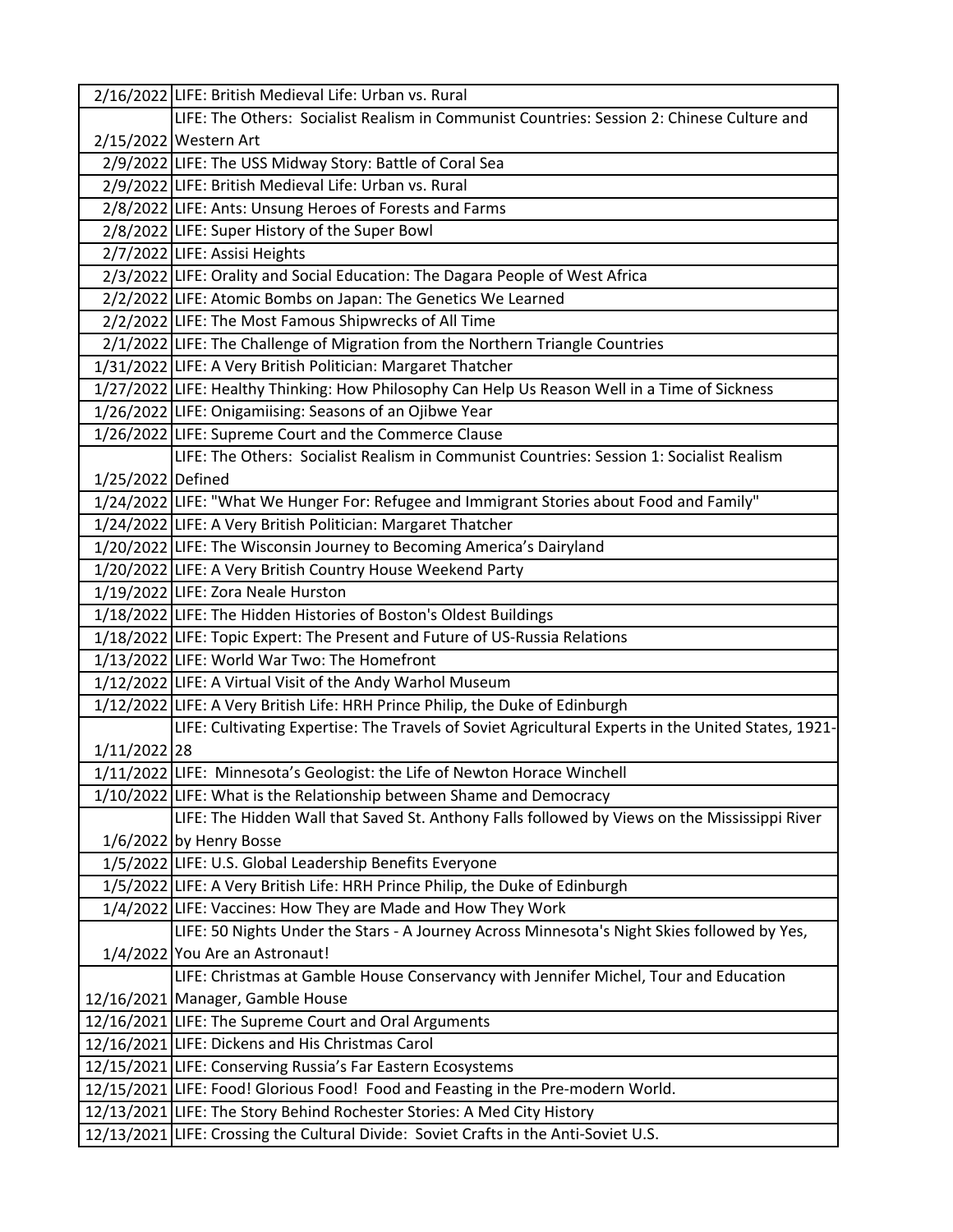| 12/7/2021 LIFE: Nature Versus Nurture: An Endless Argument                                                                                    |
|-----------------------------------------------------------------------------------------------------------------------------------------------|
| 12/6/2021 LIFE: Feliz Navidad: Christmas Songs & Carols Around the World                                                                      |
| 12/2/2021 LIFE: Tudor Reigning Queens                                                                                                         |
| 11/30/2021 LIFE: Hockey in Minnesota: The Cold Hard Facts                                                                                     |
| 11/30/2021 LIFE: Ethics and Artificial Intelligence                                                                                           |
| 11/29/2021 LIFE: Native American Code Talkers: A Lasting Legacy                                                                               |
| 11/22/2021 LIFE: Fact or Fiction? Investigating the First Thanksgiving                                                                        |
| 11/18/2021 LIFE: The Literature and Culture of the South                                                                                      |
| 11/17/2021 LIFE: JFK Assassination: The Mystery & Legend                                                                                      |
| 11/16/2021 LIFE: Human Cloning--Can We? Should We? Will We?                                                                                   |
| 11/16/2021 LIFE: LBJ and Nixon                                                                                                                |
| 11/15/2021 LIFE: Big House, Little House, Back House, Barn                                                                                    |
| 11/15/2021 LIFE: Life at the British Palace and Abbey: Westminster                                                                            |
| 11/10/2021 LIFE: The Rise and Fall of the Berlin Wall                                                                                         |
| 11/10/2021 LIFE: Everything You Always Wanted to Know about Crop Art *But Were Afraid to Ask                                                  |
| 11/9/2021 LIFE: Democracy in MN During WWI                                                                                                    |
| 11/9/2021 LIFE: President George Washington                                                                                                   |
| 11/8/2021 LIFE: The Brooklyn Bridge                                                                                                           |
| 11/8/2021 LIFE: Life at the British Palace and Abbey: Westminster                                                                             |
| 11/2/2021 LIFE: Learning about Jazz                                                                                                           |
| 11/2/2021 LIFE: China and Japan: The History Binds the Future                                                                                 |
| 11/1/2021 LIFE: Revolutionaries and Russia: The Path to 1917                                                                                  |
| 11/1/2021 LIFE: A Royal Life at a VERY British Castle: Windsor                                                                                |
| 10/28/2021 LIFE: Lions, and Tigers, and Unicorns - Oh My!                                                                                     |
| 10/26/2021 LIFE: The Gateway City: Chattanooga's Importance During the Civil War                                                              |
| 10/26/2021 LIFE: The LOST CAUSE of the Confederacy                                                                                            |
| 10/25/2021 LIFE: A Royal Life at a VERY British Castle: Windsor                                                                               |
| 10/20/2021 LIFE: The Rochester Epidemiology Project: Medical research in a Midwestern population                                              |
| 10/18/2021 LIFE: Edgar Allen Poe                                                                                                              |
| 10/18/2021 LIFE: British Life During the Battle of Britain Through Winston Churchill's Eyes                                                   |
| 10/13/2021 LIFE: The Results of the 2020 Census                                                                                               |
| 10/13/2021 LIFE: BlockChain, BitCoin, and CryptoCurrency                                                                                      |
| 10/12/2021 LIFE: These Islands                                                                                                                |
| 10/12/2021 LIFE: China: Four Domestic Issues, or Four International Conundra?                                                                 |
| 10/11/2021 LIFE: Russia in Alaska                                                                                                             |
| 10/11/2021 LIFE: British Life During the Battle of Britain Through Winston Churchill's Eyes<br>10/7/2021 LIFE: 96 in the Carolina Backcountry |
| 10/5/2021 LIFE: Grief and Anxiety in Animals: the ecology and evolution of mental health                                                      |
|                                                                                                                                               |
| 10/4/2021 LIFE: The Poetry and Prose of Robert Bly: Men, Women, and Shadows                                                                   |
| 10/4/2021 LIFE: Brewed With Style - The Story of the House of Heileman                                                                        |
| 9/30/2021 LIFE: "We Jews on Broadway"- a musical retrospective of the Jewish contribution to Broadway                                         |
| 9/29/2021 LIFE: Virtual Tour of the African Burial Ground National Monument                                                                   |
| 9/29/2021 LIFE: Minnesota's Oldest Murder Mystery                                                                                             |
| 9/28/2021 LIFE: Amazing Maize                                                                                                                 |
| 9/28/2021 LIFE: How the Roman Republic Became the Roman Empire                                                                                |
| 9/27/2021 LIFE: Dinosaurs, Elephants, and Kids: Demystifying (and Curing) Cancer                                                              |
|                                                                                                                                               |